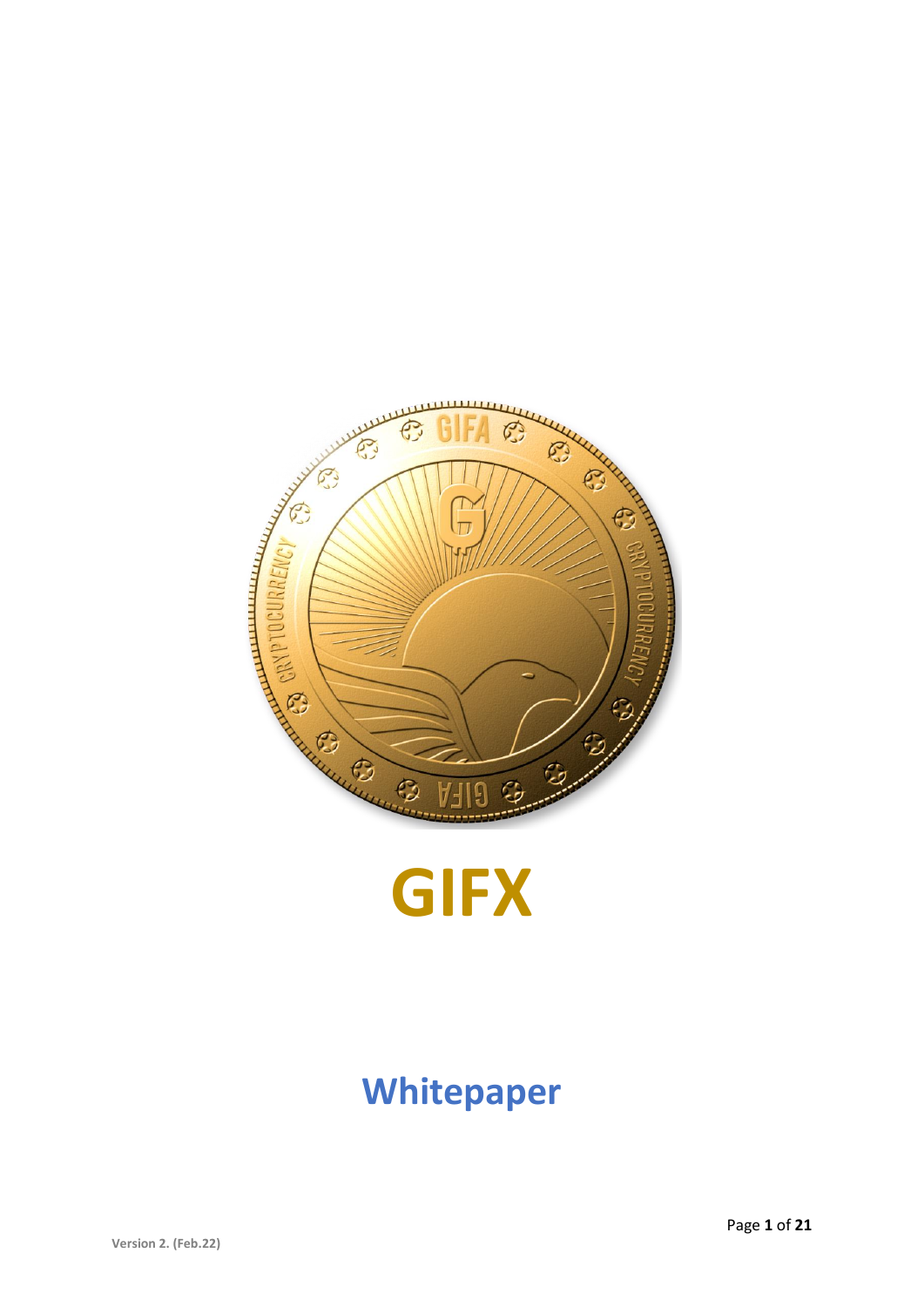

# **GIFX Cryptocurrency whitepaper**

## **CONTENTS…**

| 1.0 |                                                                                                                                                | 3  |
|-----|------------------------------------------------------------------------------------------------------------------------------------------------|----|
| 2.0 | 2.1 History of GIFA TOKEN PROJECT & GIFA Cryptocurrency<br>2.2 Joining the Pioneers of the Cryptocurrency Digital World                        | 4  |
| 3.0 | 2.3 Mission & Vision<br>3.1 Complicated and Confusing Technology                                                                               | 9  |
|     | 3.2 Poor Platform Design<br>3.3 Unclear Value Proposition<br>3.4 Security Threats                                                              |    |
| 4.0 | 4.1 Our Strategy<br>4.2 GIFA Token<br>4.3 Cryptocurrency Exchange<br>4.4 Cryptocurrency Wallet                                                 |    |
| 5.0 | 5.1 ICO Details<br>5.2 Token Allocation                                                                                                        | 12 |
| 6.0 | <b>Business Development Strategy</b><br>6.1                                                                                                    | 13 |
| 7.0 |                                                                                                                                                |    |
| 8.0 |                                                                                                                                                |    |
| 9.0 | 9.1 Licences and Approvals Are Not Assured in All Jurisdictions<br>9.2 No Advice                                                               |    |
|     | 9.3 No Representations<br>9.4 Third-party Data<br>9.5 Translations                                                                             |    |
|     | 9.6 Restricted Transmission<br>9.7 Views of GIFAtoken.com<br>9.8 Third-party References                                                        |    |
|     | 9.9 Graphics<br>9.10 Caution Regarding Forward-Looking Statements<br>9.11 A Few Words of CAUTION by GIFA Token Project<br>9.12 Our Brand Image |    |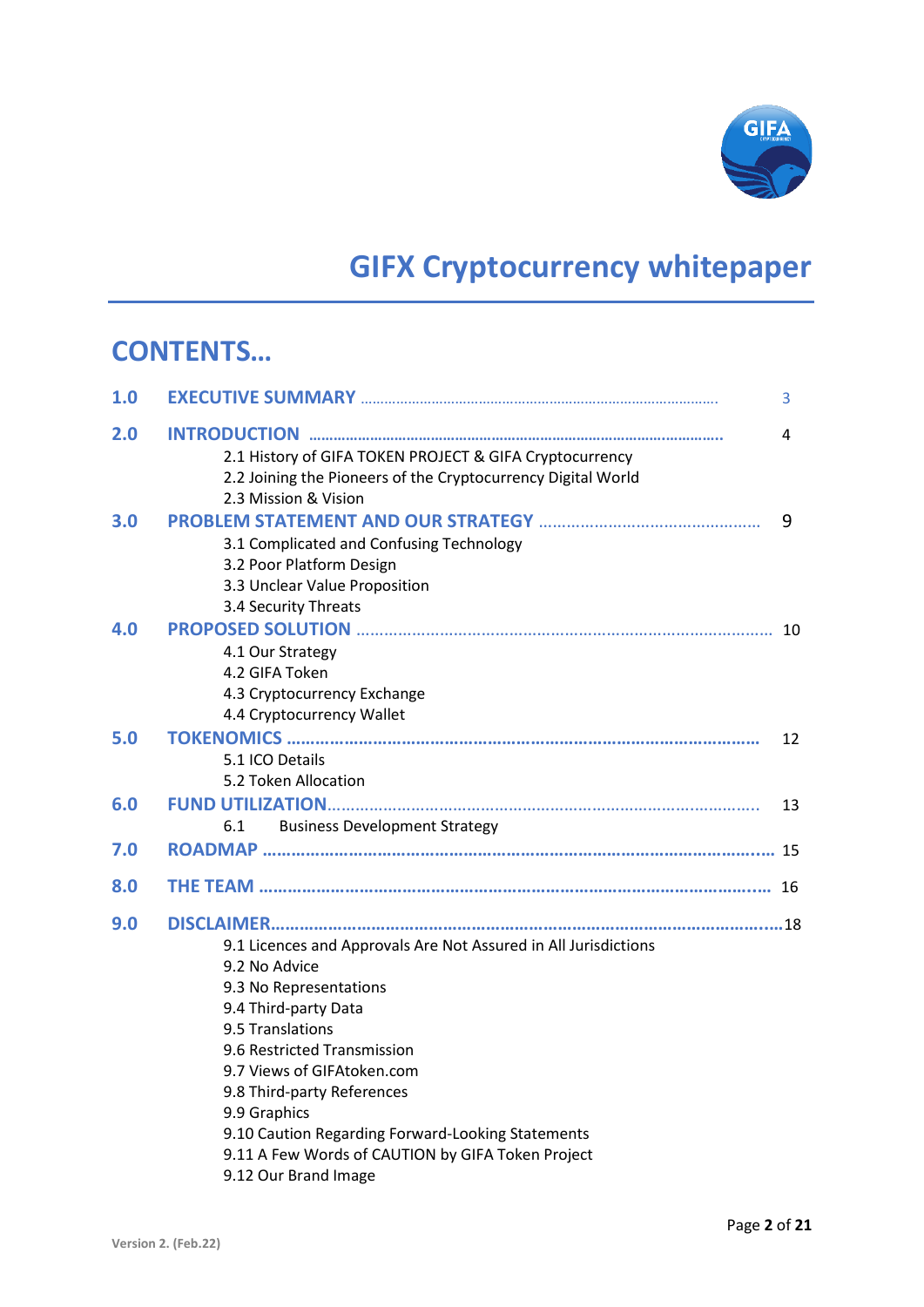#### **1. EXECUTIVE SUMMARY**

- a. It would not be wrong to describe the last few years as the transformation of the world of cryptocurrency. The growth of cryptocurrency has been faster than ever with many consumers foraying into crypto world and crypto trading for the first time particularly with much time in their hands during the COVID 19 pandemic.
- b. Cryptocurrency, once only understood among a relatively fringe community of investors, is fast becoming a popular word all across the globe. Experts and analysts predict that the global cryptocurrency market will more than triple by 2030, hitting a valuation of over \$5 billion.
- c. What is beyond doubt is the fact that investors, businesses, and brands can no longer ignore the rising tide of crypto.
- d. However, crypto can't seem to escape paradoxes anywhere. Investors feel safer with regulated systems and products, yet at the same time same most investors are worried about the impacts that regulation will bring about. Furthermore, many investors have become eco-conscious, but crypto world has a huge carbon footprint.
- e. At GIFA Group we have embarked upon building our own crypto token which would be a holistic cryptocurrency network with strong emphasis on enhanced user experience, better value proposition, educational, and secure.
- f. We are developing the GIFA Token digital currency wallet, which would enabling users to navigate with us throughout the development journey following a coherent roadmap established to steer this project. This project will be designed, build, tested, before a full marketing takes place. GIFA will provide GIFA Token users an ecosystem that is highly secure and allows them to derive the best value from their interactions.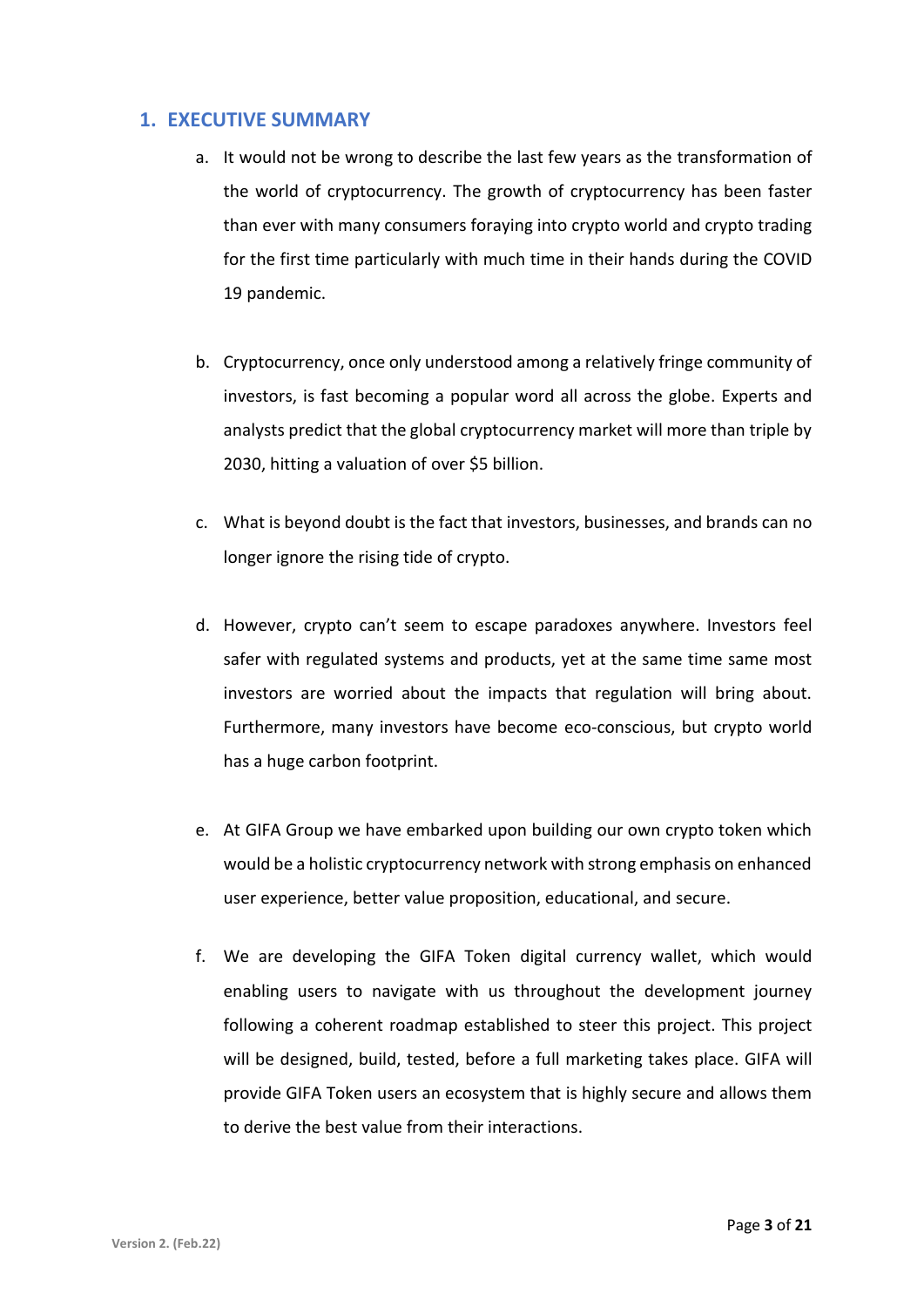#### **1.1 Participants in the GIFA ecosystem will be able to accomplish the following:**

- a. Exchange the GIFA token seamlessly for other currencies or services.
- b. Cross-platform operations as GIFA will be available on Android, iOS, and Web.
- c. Buy and sell cryptocurrency on a dedicated exchange.
- d. Store, send, and receive cryptocurrency using a dedicated wallet.
- e. Access to a decentralized economy and highly secure financial services.
- **1.2** Driving the GIFA platform is the versatile GIFA token that is built using the versatile Ethereum-based ERC-20 protocol. The GIFA token will allow users to enjoy unparalleled utility value by helping them utilize the token to settle payments, transfer funds, exchange for other currencies, and much more. Finally, the GIFA Initial Coin Offering (ICO) will help accelerate the development and deployment of the GIFA ecosystem in a systematic and efficient manner.

## **2. Introduction**

#### **2.1 History of GIFA TOKEN PROJECT & GIFA Cryptocurrency**

- a. The GIFA Token Project refers to the special virtual currency Token which is being developed by GIFA Group of Companies since September 2020. The GIFA Token shall become an instrument representing fungible and tradable assets or utilities that reside "on the blockchain". Intention is to use the GIFA Token to fundraise through 'crowdfunding', in order to help accomplishment of new GIFA projects. This Project is independent entity currently based in the Turkish Republic of Northern Cyprus (the "TRNC").
- b. The GIFA Token Project has been in developmental stage since the start and is being developed with the support and expertise of third-party developers, crypto marketing and PR Agencies in order to create, distribute, sell and circulate the GIFA Token through the standard initial coin offering (ICO) process.
- c. GIFA strongly believe that the future success of all business will, at some point, cross paths with the fast-developing blockchain and artificial intelligence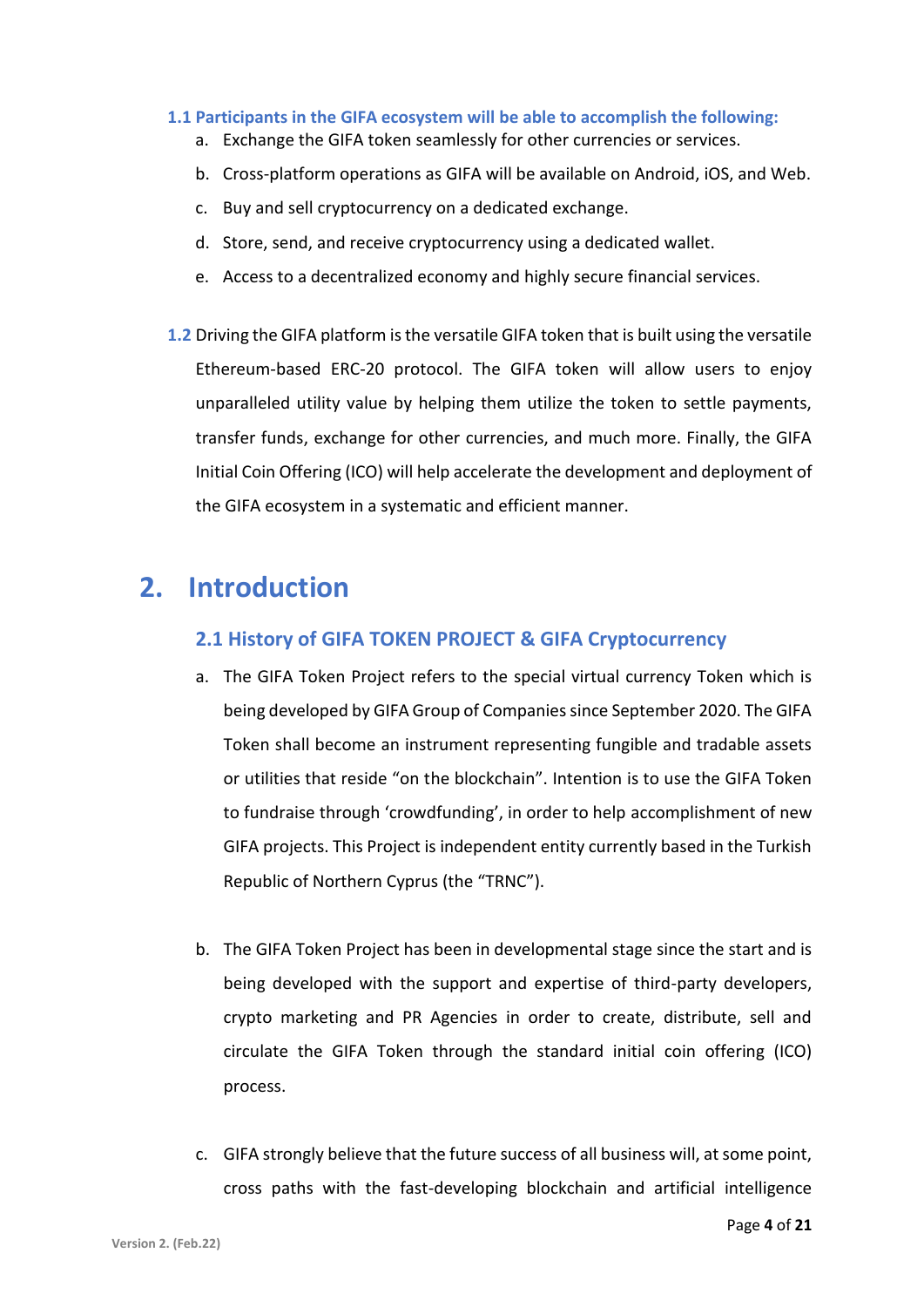technologies. GIFA strongly believe that blockchain and artificial intelligence (AI) have evolved into leading technologies that power innovation across almost every industry. As such, GIFA intend play a role in this technological evolution.

- d. The GIFA Token Project development will be achieved in incremental stages and will be a long journey, but ultimately, it will assist GIFA becoming a globally competitive company. Through a consistent and solid execution effort, GIFA will strive to ensure that this Project becomes a sustainable ongoing business venture integrated as part of the GIFA Group of companies.
- e. The GIFA Token Project has been carefully developed under the management and guidance of GIFA Group of companies.
- f. The Project is being developed with the intention that it remain a key business venture of GIFA business, even beyond the developmental stage. The development of the GIFA Token Project (which includes the GIFA Token, as well as the GIFA Token Exchange Platform) is ongoing with an anticipated completion timeline of August 2022.
- g. The GIFA Token Project is intended to raise significant curiosity and encouragement from GIFA's network of business contacts and associates. Although limited marketing engagement is expected in the first 2 (two) years of development, helping to provide GIFA with insight into the global cryptocurrency market. At the same time GIFA expects to execute protocols with several real estate projects to help them tokenise their projects and raise funding through crowdfunding, through the use of GIFA Tokens.
- h. The process will involve reserving a pre-agreed number of GIFA Tokens which will be allocated to a particular  $3<sup>rd</sup>$  Party project (i.e. real estate project) whereby permitting the project owner to crowdfund, using GIFA Tokens.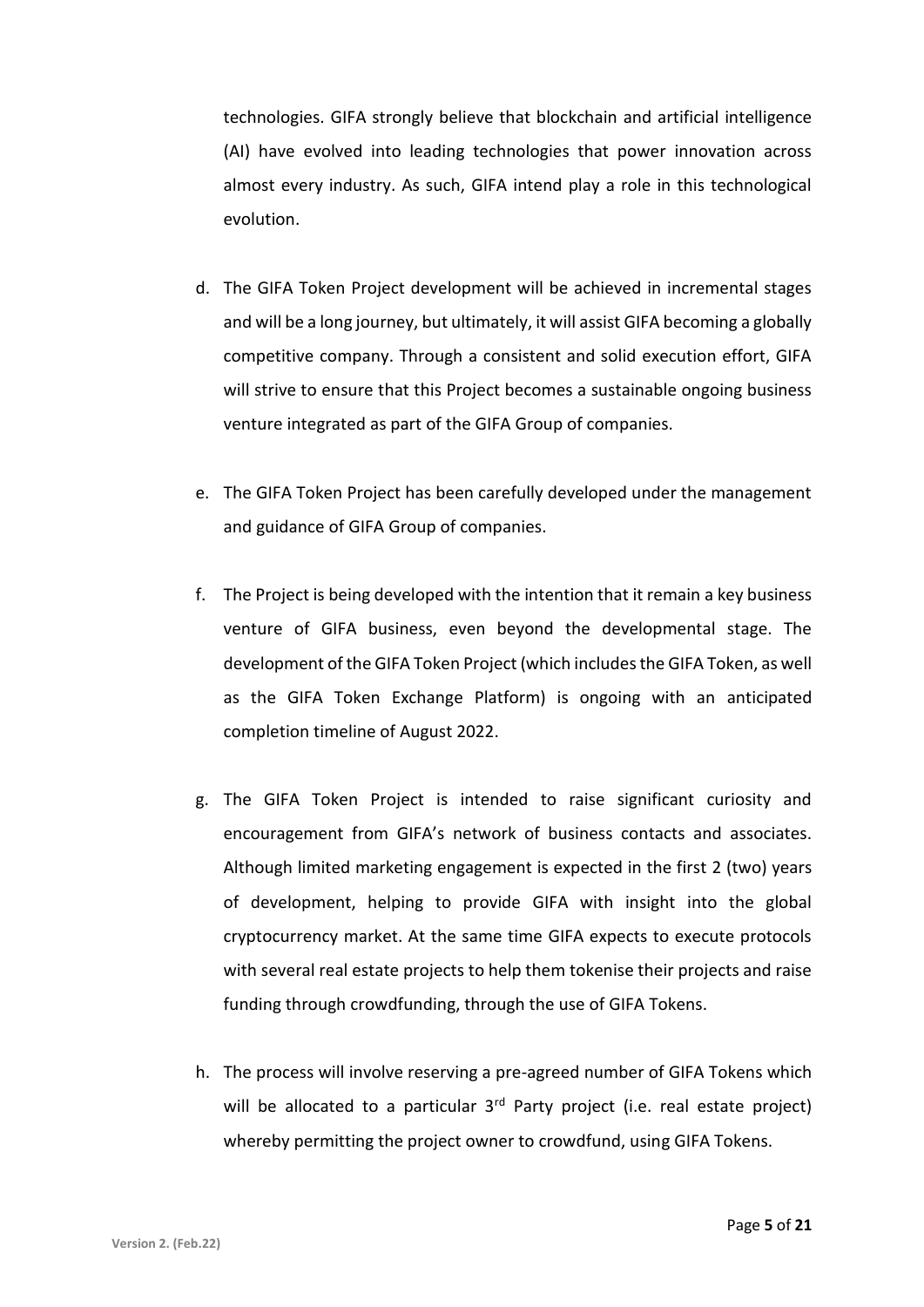- i. Until such time that each such project is fully ready and active (i.e. the necessary planning requirements are met and clear construction timelines are set etc.), the 'Crowdsale' of the GIFA Tokens cannot commence and no funds can be transferred (received or wired) from any individual or entity.
- j. At the end of the developmental stages of this Project, the users and subscribers will have an opportunity to open GIFA Token 'Wallet' accounts and GIFA 'Exchange Platform' accounts.
- k. GIFA Token will only be made available in certain jurisdictions once a review of legal and regulatory regimes in each respective jurisdiction, on both a country and state level (as applicable) is conducted.
- l. GIFA shall continue to observe and learn how different nations approach token, coin and exchange regulations, and will take all necessary measures to stay up-to-date on any upcoming legislations which could alter GIFA's compliance obligations in each prospective jurisdiction.
- m. The Group's main operations are global and are always subject to the legislative requirements of the jurisdiction in which it operates.

#### **2.2 Joining the Pioneers of the Cryptocurrency Digital World**

a. Through the development of the GIFA Token Project, GIFA Group of companies have decided to embark upon on a bright new journey and join the World of Cryptocurrency Pioneers. Year 2020 will be remembered in the history of GIFA as the year when GIFA became one of the pioneers of the evolution shifting 'traditional' systems to a digital one where new phase of technology-driven markets have the potential to disrupt conventional market strategies, longstanding business funding practices and established regulatory perspectives—all to the benefit of consumers and broader macroeconomic efficiency. This new and exciting change pushing ahead with the Cryptocurrencies as the 'future of global market strategies' carry ground-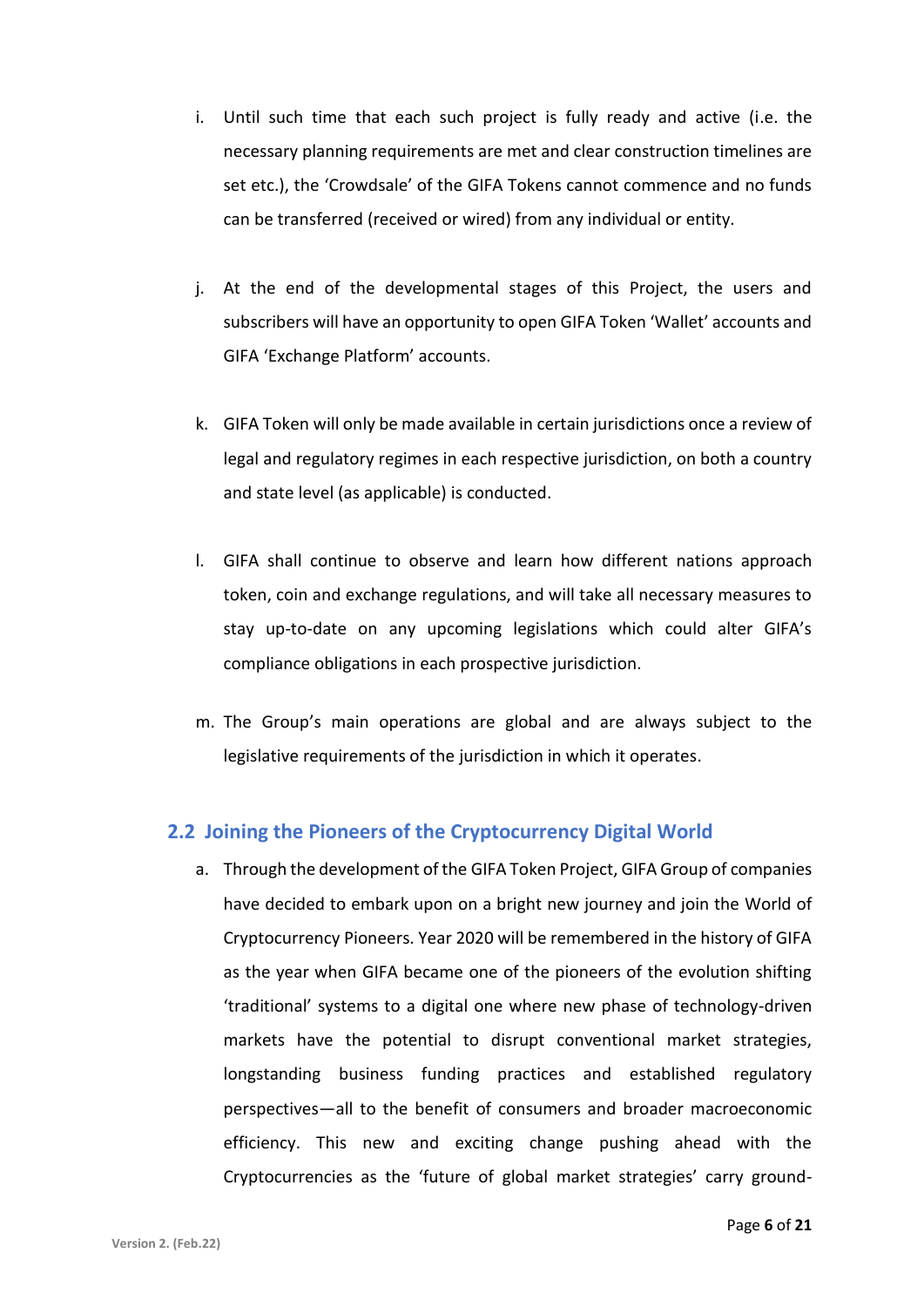breaking potential to allow, consumers from all over the world, access to a global payment systems—anywhere, anytime—in which participation shall be restricted only by access to technology, rather than by traditional factors.

- b. GIFX Cryptocurrency Exchange Platform and GIFX Token shall provide anyone and everyone or any business the opportunity to instantly subscribe to, join, trade or exchange with other lead cryptocurrencies globally.
- c. Surely that is a powerful proposition and demonstration of self-confidence by our GIFA Group of companies, particularly when the underlying systems for global transactions are "fragmented and complex". However, our starting point is a well-accepted knowledge that the current global system is costly, unreliable and slow and needs to change and allow the new digital technologies to influence such a change.
- d. This is the key underlying reason that GIFA Group of businesses have embarked upon providing and offering its' own cryptocurrency (GIFX) with both a platform and the token to assist and facilitate ground-breaking response to meeting individual and business developmental needs. GIFX Cryptocurrency exchange and GIFX Token shall be an open-source protocol which is designed to allow fast and cheap transactions using the most advanced blockchain technology available. GIFX Token shall become a soughtafter digital currency that can be used by anyone, anytime and anywhere or, as "a better method or a system".
- e. The message to anyone yet to become aware of cryptocurrency companies is, now is the time to start doing your homework and prepare for the future which certainly looks to be bright. GIFA Token will most definitely be part of that bright future.
- f. GIFA Token Project vision is to create a much-needed disruption in the traditional system and the sector. Through GIFX cryptocurrency, the aim is to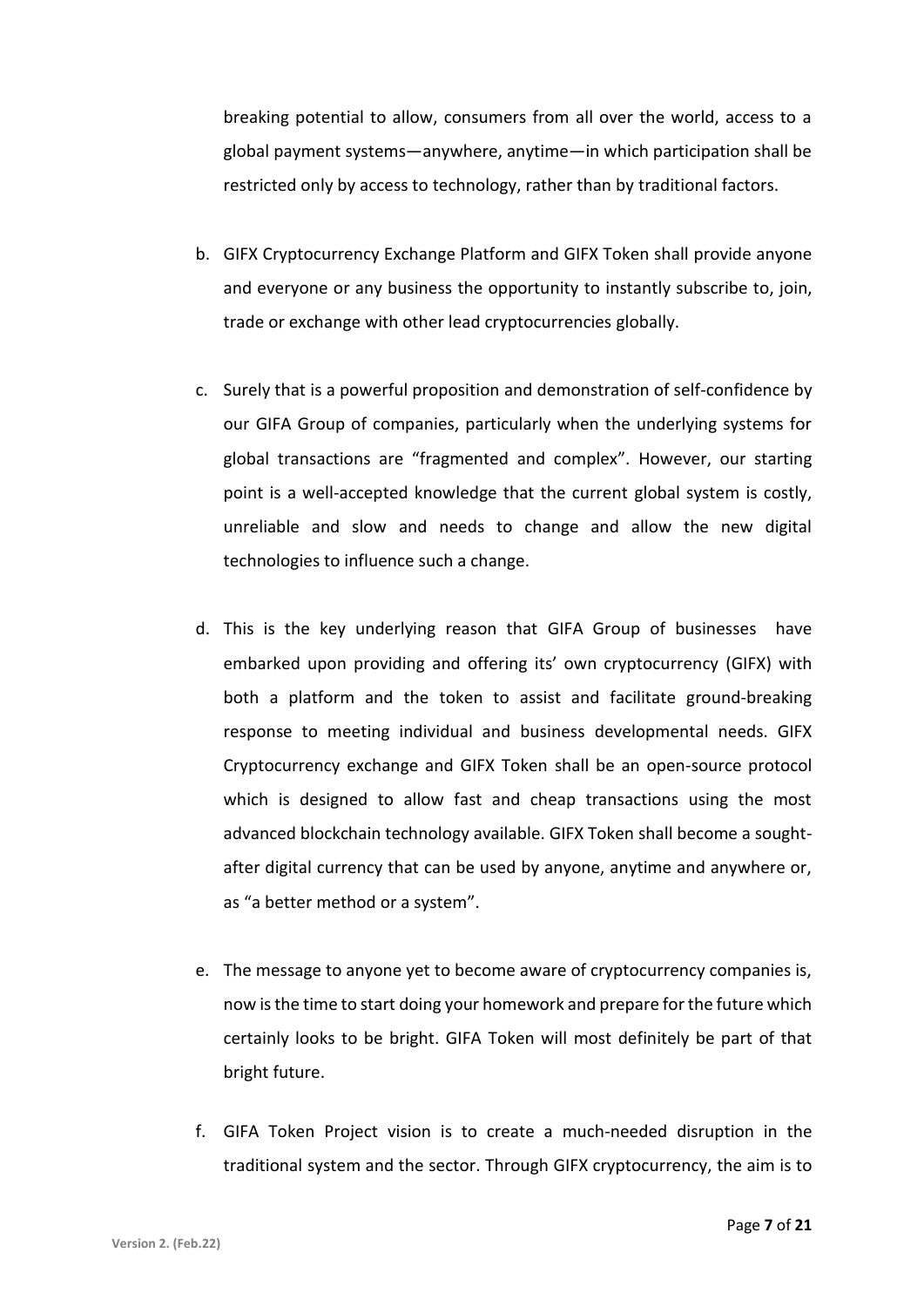offer users and subscribers the opportunity to create a single account which would ultimately lead to a smooth transition from the fiat and cryptocurrency world. We aim to provide our customers with a formal wallet accounts that come with a built-in GIFX Token wallet for secure token storage and the ability to perform their necessary transactions.

#### **2.3 Mission & Vision**

#### **2.3.1 Mission**

n. Create a well networked cryptocurrency exchange platform [\(www.gifxtoken.com\)](http://www.gifxtoken.com/) and cryptocurrency token **(GIFX)** that is considered by users as safe and accessible for everyone. GIFA Token Project have a clear mission that the GIFX Team shall endeavour to providing a secure, reliable and convenient gateway between the contemporary finance world and the new world of digital currencies in a responsible manner. At GIFA and through GIFX Cryptocurrency Exchange Platform and GIFX Token our Team shall strive for a new world, in which everyone can opt to act as their own bank and able to remain in complete control of their own assets; be their own bank! As GIFA Token Project we are convinced that cryptocurrencies will continue to play a key role in the economy of the future. This conviction guides our GIFX Team as they assist as many people and businesses as possible globally in the buying and trading and exchanging (with other lead cryptocurrencies such as BTC, BCH, ETH, LTC, USDT, SOLANA, XRP and more..) of GIFX Token and other cryptocurrencies.

#### **2.4 Vision**

a. "**GIFX Token Cryptocurrency in every Wallet -** It is our vision to ensure and contribute to the adoption and applicability of GIFX Token and ensure GIFX Cryptocurrency Exchange Platform becomes reputable, trustworthy, reliable and sought-after digital currency instruments that can be used by anyone, anytime and anywhere or any business, as "a better value instrument" to achieve a positive impact on users' lives.

## **3. Problem Statement and Our Strategy**

The current crypto-sphere is plagued with a number of problems that inhibit the adoption and growth of decentralized currencies.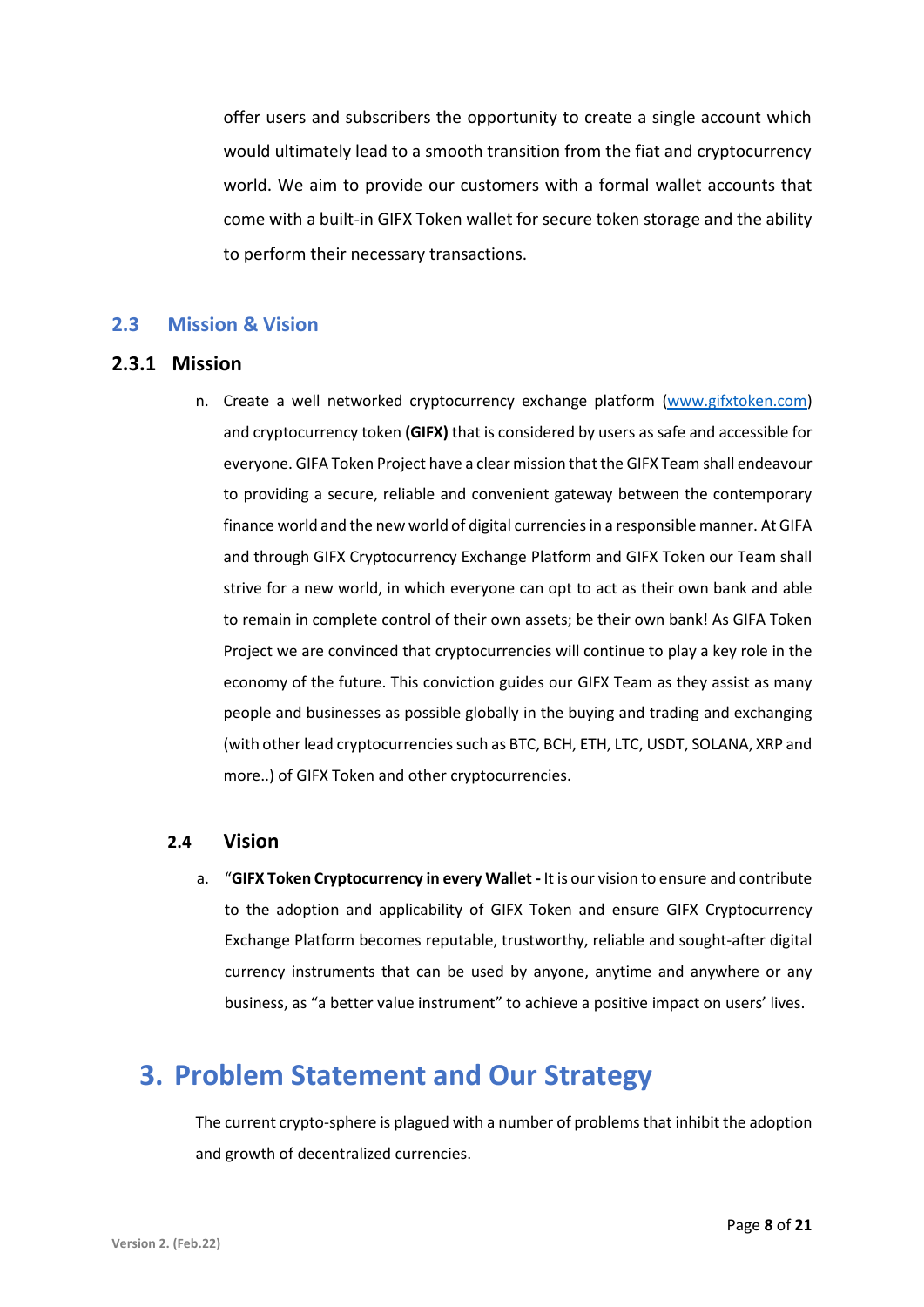#### **3.1 Complicated and Confusing Technology**

Even today, one of the main factors limiting the widespread adoption of cryptocurrency is a lack of knowledge on the user's behalf. Many individuals find it difficult to venture into this sector due to its highly technical nature. In turn, this knowledge makes many susceptible to misinformation and increases their vulnerability to scams. In order to derive the benefits of cryptocurrency, one should be aware of industry-practices and better liquidity. Unfortunately, this information is not privy to the common man, thereby placing them at a disadvantage and keeping the inclusive crypto-sphere out of reach to millions of potential users around the world.

#### **3.2 Poor Platform Design**

Cryptocurrency might be "the technology" to consider being part of right now. However, several users have to jump through several hoops in order to make exchanges into cryptocurrency. Moreover, most exchange platforms support only a limited number of cryptocurrencies. This practice proves highly disadvantageous to new users or small traders as the constant transfer of funds incurs high costs and is time-intensive. There is a dire need for exchanges that enable quick and user-friendly transactions between different crypto and currencies on the same platform.

### **3.3 Unclear Value Proposition**

Several cryptocurrencies have been launched to tackle a specific problem. However, they do not possess correct incentivization programs that allow users to engage with the cryptocurrency at a new level. This is further impacted by the lack of knowledge of the intrinsic benefits of a cryptocurrency by a majority of its participants. In fact, today, many people view cryptocurrency as speculative options and interact with it in the same way they would with the stock market.

### **3.4 Security Threats**

The security risk is a constant threat to the participants in the crypto-sphere. It is not uncommon to hear of exchanges that have been hacked and its users losing millions of dollars worth of cryptocurrency. Furthermore, there is also an overwhelming presence of scams attributed to cryptocurrency, where users who have invested in cryptocurrency projects find themselves exposed to fraud in the months that follow. The presence of these risk factors has resulted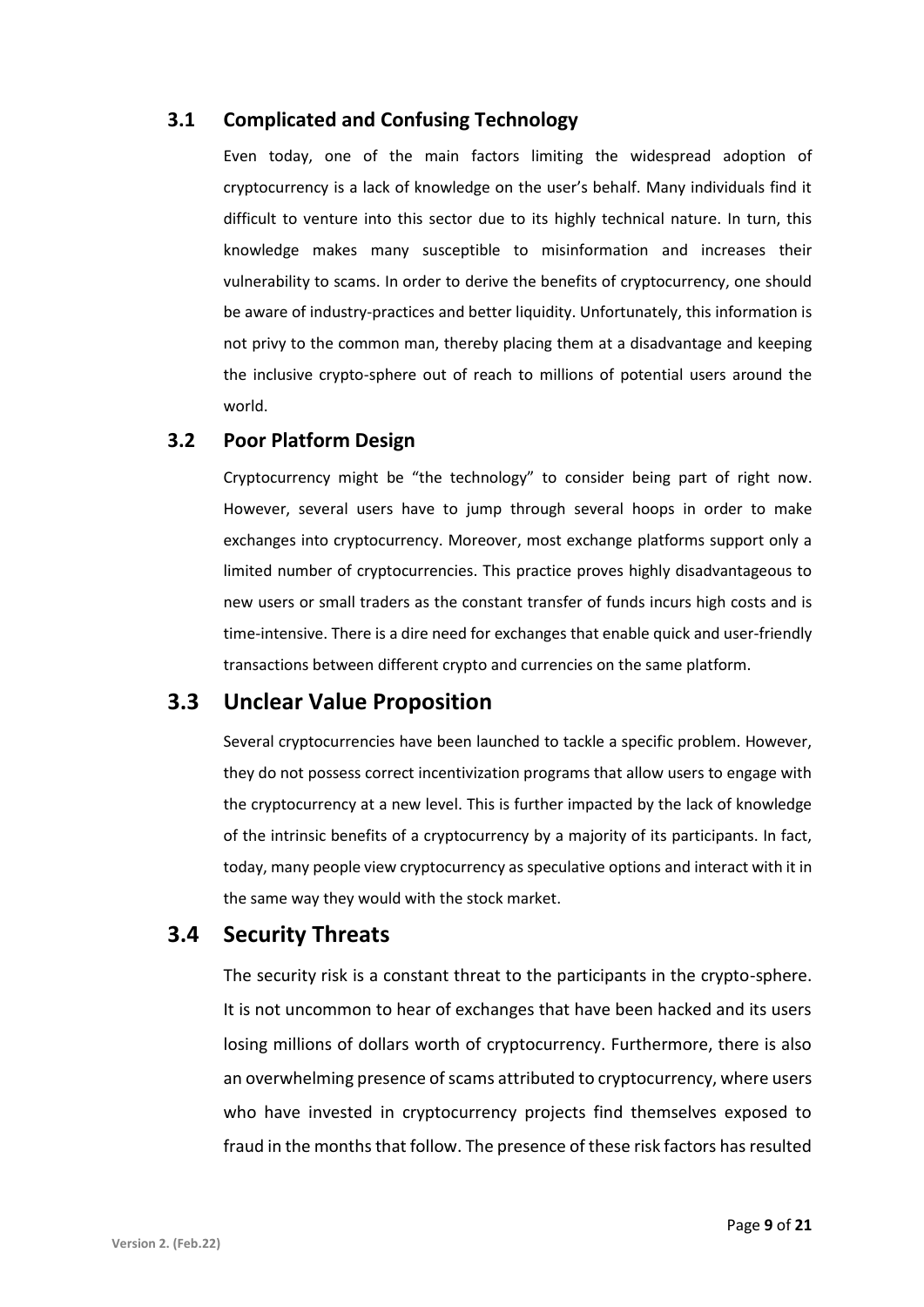in lower confidence and adoption of cryptocurrency as a potential value exchange instrument or asset class.

| <b>User</b>        | A limited number of people actually have hands-on experience       |  |  |  |
|--------------------|--------------------------------------------------------------------|--|--|--|
| <b>Experience</b>  | and understanding of the cryptocurrency world, coupled with a      |  |  |  |
|                    | poorly designed user experience that does not delight or satisfy   |  |  |  |
|                    | mainstream users.                                                  |  |  |  |
| <b>Value</b>       | Weak value propositions do not incentivize people to use crypto    |  |  |  |
| <b>Proposition</b> | for purposes other than speculative trading.                       |  |  |  |
| <b>Complexity</b>  | Lack of knowledge and understanding of the workings of             |  |  |  |
|                    | cryptocurrency and different terms within. Difficult to understand |  |  |  |
|                    | and invest in new-to-crypto users.                                 |  |  |  |
| <b>Security</b>    | Damaged user confidence from crypto-related fraud and theft.       |  |  |  |

### **4.0 PROPOSED SOLUTION**

To overcome the challenges presented in the previous section, GIFA will be building an

extensive ecosystem that comprises of three key products, namely:

- **1. GIFA Token**
- **2. Cryptocurrency Exchange**
- **3. Wallet and Financial Services**

### **4.1 Our Strategy**

#### **To tackle the challenges above, we are offering products along 3 verticals:**

This would enable us to leverage payment solutions as the primary tool for driving adoption and user acquisition while building trading and value exchange services and solutions as the major sources of revenue.

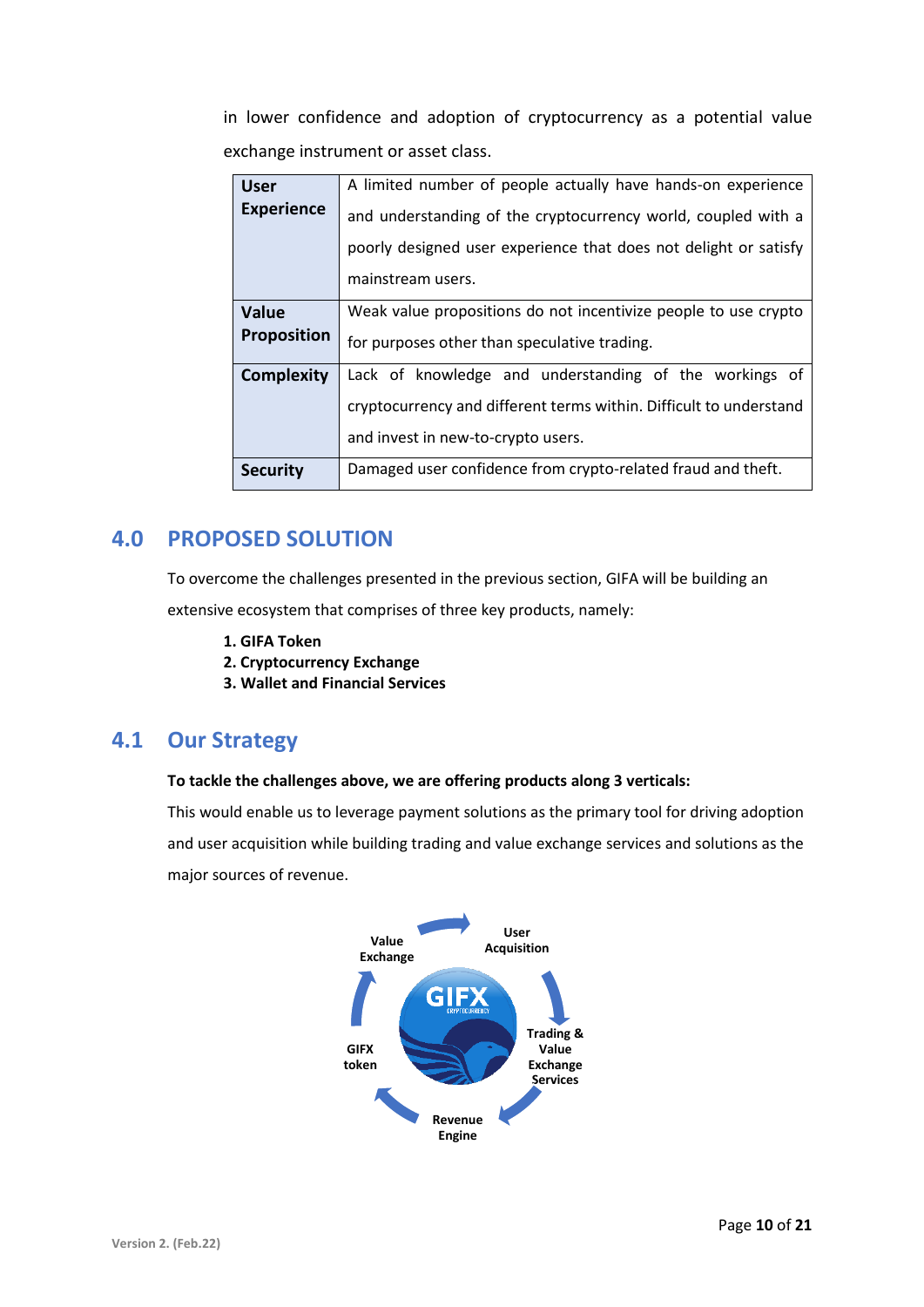This strategy creates and self-sustains a virtuous cycle: value exchange channels bring users onto the platform, whereas trading and value exchange services generate revenue that can be redirected.

Our product solutions across three verticals are building up a sustainable ecosystem that serves our mission: Accelerate the World's Transition to GIFX Cryptocurrency

### **4.2 GIFA Token**

GIFA is a token that uses the ERC-20 protocol and is built on the Ethereum network. This token will be the main unit of exchange in the multifaceted and decentralized GIFA ecosystem.

GIFA will operate as a utility token that can be employed extensively on the platform to access a variety of products and services. Additionally, users can utilize the GIFA token to pay for fees, transfer crypto values, and even settle invoices .

The GIFA token will be integrated with the other offerings of the GIFA platform, thereby allowing users to unlock the true value from their token holdings. Additionally, the GIFA token is linked to the share value of GIFX, thereby presenting the users with better exchange value.

### **4.3 Cryptocurrency Exchange**

The second product planned under the GIFA banner is a multi-currency crypto exchange. This trading platform will enable users to buy and sell a variety of cryptocurrencies easily. Additionally, this is a unified platform that supports standard-currencies-to-crypto transactions, thereby benefiting the users tremendously.

The exchange services will also support cross-platform functionality. This way, the user can access trading services on their Android and iOS devices as well.

Finally, premium security features shall be enforced, such as 2FA verification, multi-sig wallets, etc. to protect the user's data and available value assets against instances of hacking.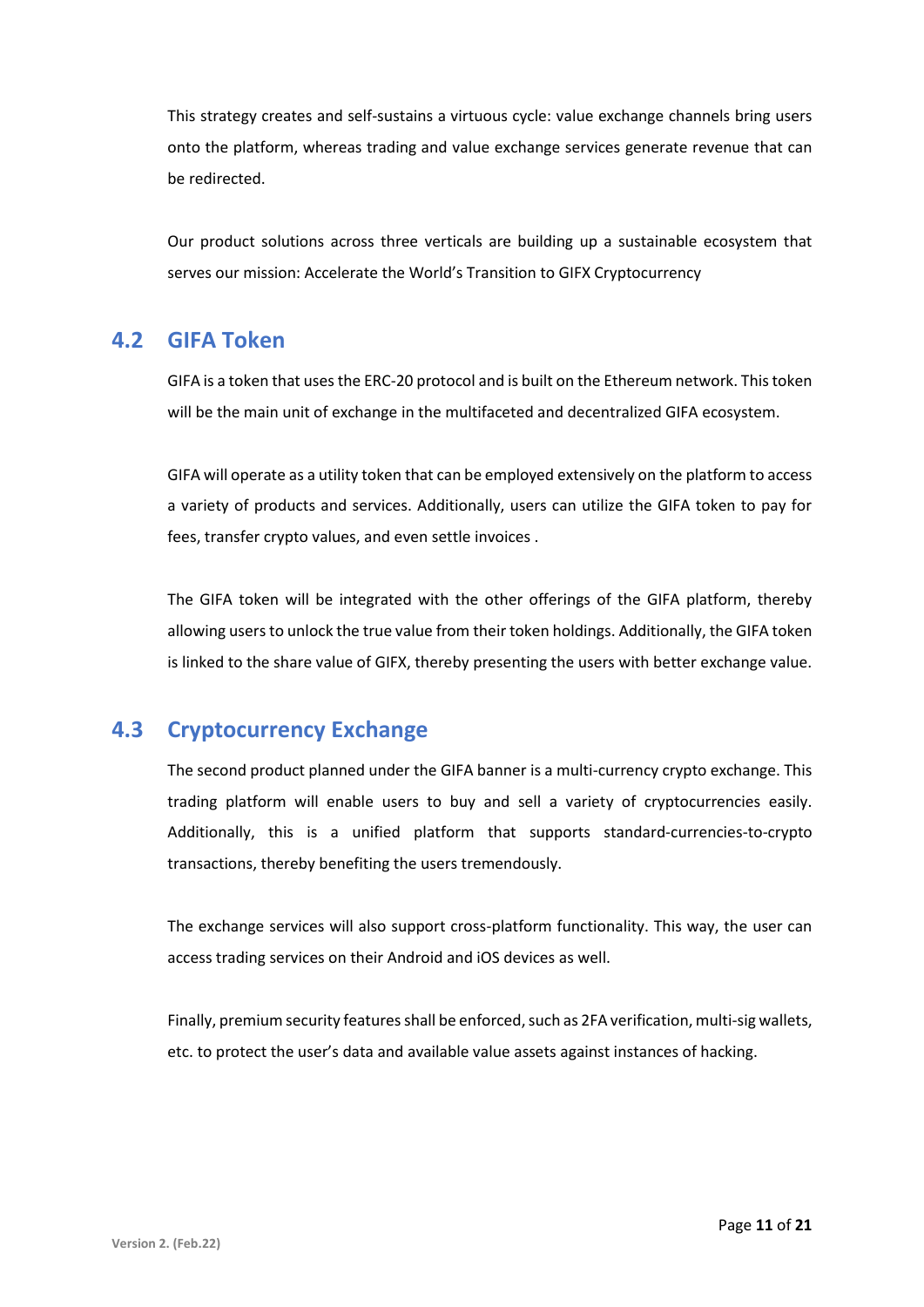### **4.4 Cryptocurrency Wallet**

In addition to the token and multi-cryptocurrency exchange, GIFA will also feature a cryptocurrency wallet. This product allows users to store and manage their funds securely and efficiently on the blockchain protocol.

The GIFA cryptocurrency wallet will support a number of top cryptocurrencies, including Bitcoin, Ethereum, Ripple, etc., besides the GIFA token. Additionally, the wallet allows crossplatform function, thus allowing users to access their funds from any device - desktop or mobile.

The main purpose of the GIFA multi-currency wallet is to unlock easy access to crypto-based transactions for the common user. By possessing a simple UI and rich features, the GIFA wallet will bring the benefits of cryptocurrency and blockchain to everybody.

#### **GIFA wallet users will enjoy the following advantages:**

- Low fees
- User-friendly UI
- Top-notch security features
- Support for multiple cryptos and standard-currencies
- Complete control over all functions

## **5.0 TOKENOMICS**

### **5.1 ICO Details**

| <b>TOKEN NAME</b>               | <b>GIFA</b>                                                                                                          |
|---------------------------------|----------------------------------------------------------------------------------------------------------------------|
| <b>TOKEN TICKER</b>             | GIFA                                                                                                                 |
| <b>TOKEN TYPE</b>               | ERC-20 (Ethereum-based)                                                                                              |
| <b>DECIMAL SUPPORT</b>          | 15 places                                                                                                            |
| <b>TOTAL TOKEN SUPPLY</b>       | Available 150,000,000 GIFA (150 Million GIFA)<br>PLUS IN RESERVES 19,950,000,000 GIFA (19.95<br><b>Billion GIFA)</b> |
| <b>TOKEN PRICE (in USD)</b>     | $$1$ (ONE USD)                                                                                                       |
| <b>ACCEPTED PAYMENT METHODS</b> | BTC, BCH, ETH, LTC, XRP, USDT                                                                                        |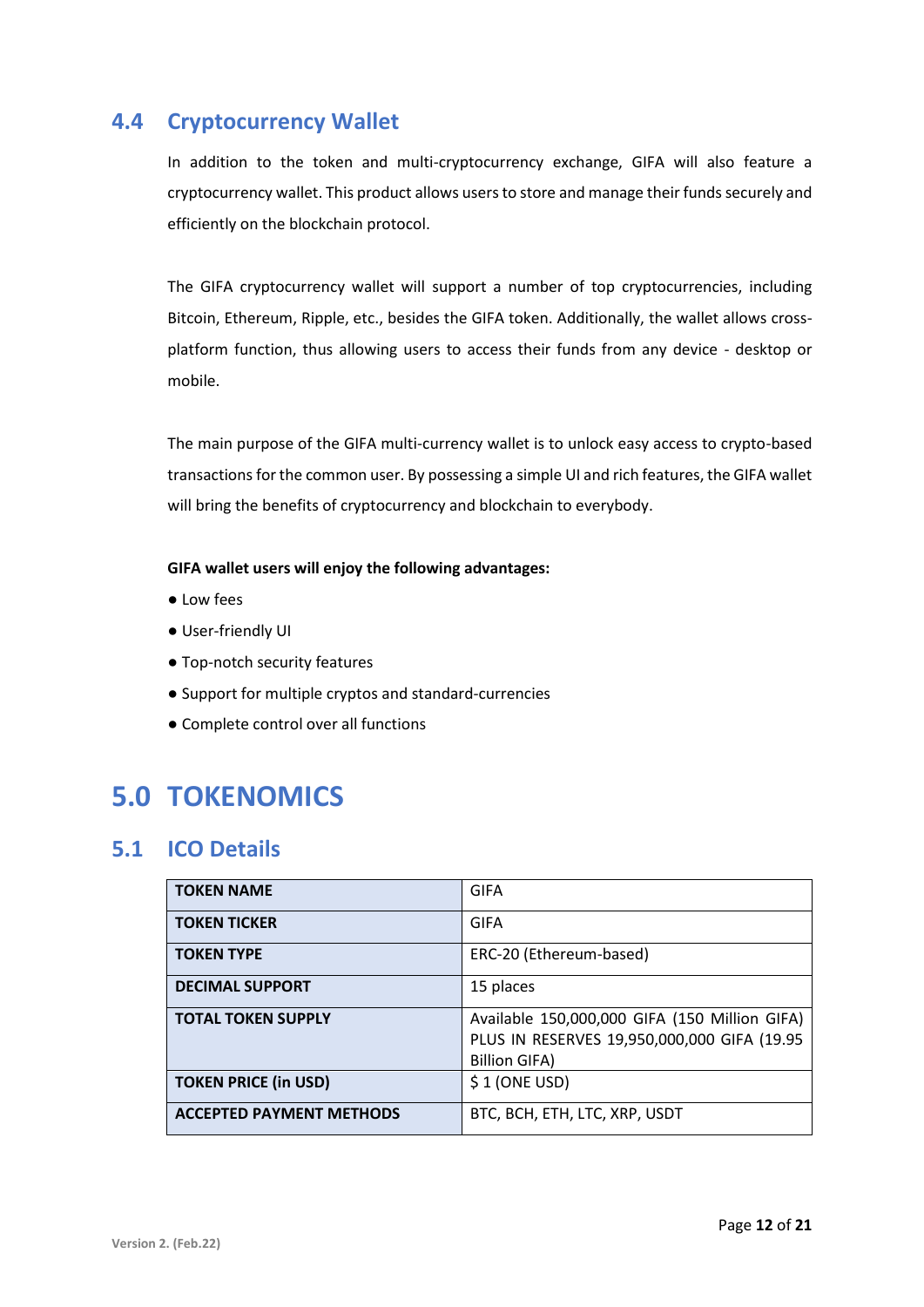## **6.0 Funds Utilization:**

### **6.1 Business Development Strategy**

There comes a time in every company's journey where they take the next step to grow their business. At GIFA Group of Bsuinesses we are always looking for new opportunities to expand our operations and promote our brand GIFA or expose our brand to new potential clients and associates throughout different continents.

As well as strategic planning we are also undertaking significant amount of business planning.

GIFA has embarked upon building a network of businesses, from across many continents, which are either currently accepting crypto as payments or are willing to accept crypto as payment. We shall be particularly focussed over the next 3 years on introducing GIFA Token (GIFX) as an accepted and used crypto by many businesses, private entrepreneurs and private individuals as possible.

|    | <b>Project name</b>                                                                                            | <b>Brief description</b>                                                                                                                                                             | <b>Geographical</b><br><b>Target</b>                          |
|----|----------------------------------------------------------------------------------------------------------------|--------------------------------------------------------------------------------------------------------------------------------------------------------------------------------------|---------------------------------------------------------------|
|    | 1. Establish and<br>promote Global &<br><b>Regional Supply</b><br><b>Demand Chain</b><br><b>Trade Platform</b> | Providing trading online platform for<br>public at large, and for small and<br>businesses<br>medium<br>size<br>from<br>different sectors and continents to<br>buy and sell products. | <b>Global and Regional</b>                                    |
|    | 2. Transactions &<br><b>Crypto Currency</b><br><b>Trading</b>                                                  | Blockchain powered value transfers,<br>crypto exchanges, transactions and<br>digital assets management, business<br>development facilities shall<br>be<br>offered.                   | <b>Global and Regional</b>                                    |
| 3. | <b>GIFALAND LEISURE</b><br><b>&amp; CULTURAL</b><br><b>THEME RESORT</b>                                        | Featuring various attractions, such as<br>rides and games, as well as Theme<br>Park Hotels and model built cultural<br>for entertainment<br>sites<br>and<br>educational purposes     | <b>Major attraction brand</b><br>in Europe and Middle<br>East |

#### **With the sale of GIFA Token we are looking to raise finance to expand and develop the following businesses:**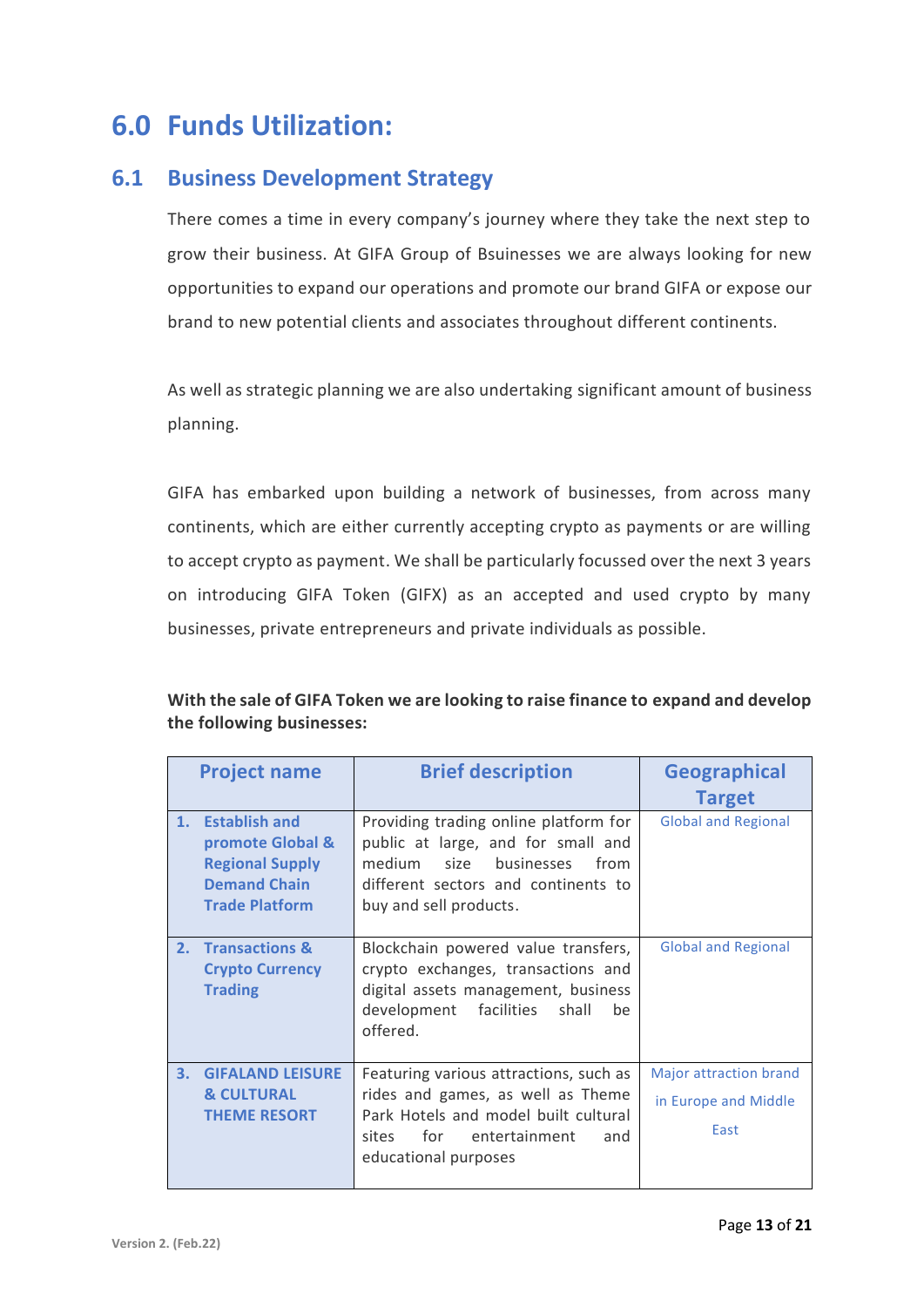| 4. Power Sustainable<br>Journalism &<br><b>Media</b>                                           | Blockchain technology -allows for<br>building decentralized apps - holds<br>promise for developing a sustainable<br>journalism eco-system. Developing a<br>media business model based on<br>blockchain, moving the conversation<br>out of the theoretical realm and into<br>practical, real-world use.                                                                                | Mediterranean, Europe<br>and Middle East                           |
|------------------------------------------------------------------------------------------------|---------------------------------------------------------------------------------------------------------------------------------------------------------------------------------------------------------------------------------------------------------------------------------------------------------------------------------------------------------------------------------------|--------------------------------------------------------------------|
| 5. Retirement<br><b>Lifestyle Villages</b>                                                     | Purpose built villages and housing<br>complex designed for older adults and<br>the retirement communities.                                                                                                                                                                                                                                                                            | <b>Europe &amp; Regional</b>                                       |
| <b>6. GIFA Innovation</b><br>& Incubation<br><b>Centre</b>                                     | GIFA Crypto Token aims to become a<br>key player in linking Blockchain<br>technology with the business world,<br>and<br>inviting<br>science<br>and<br>accompanying newcomers with new<br>business venture ideas (innovators of<br>NEW businesses) to come under GIFA<br>Token Project and receiving support<br>in all the stages of setting up and<br>further developing their ideas. | Local & Regional<br>(Mediterranean/Middle<br>East & Europe)        |
| 7. GIFA B2B Social &<br><b>Business</b><br><b>Networking</b><br><b>Platform</b>                | Creating and promoting the use of<br>B2B social media platform; helping<br>businesses to network using social<br>media and blockchain technology<br>getting into video, repurpose long-<br>form content into micro-content, and<br>find ways to communicate visually.                                                                                                                 | Local & Regional<br>(Mediterranean/Middle<br>East & Europe)        |
| <b>B2B</b><br>8. GIFA<br><b>Asset</b><br><b>Backed</b><br><b>Tokenization</b><br><b>Scheme</b> | Offering tokenisation opportunity to<br>wide ranging businesses and projects<br>looking<br>tokenisation<br>as<br>$\alpha \rightarrow \beta \gamma$<br>a<br>blockchain-based units of value that<br>are pegged to real-world assets, such<br>as company shares, real estate,<br>diamonds, or commodities.                                                                              | Local & Regional<br>(Mediterranean/Middle<br>East & Europe)        |
| 9. Gifa<br><b>Nektar</b><br>Import & Export<br><b>Limited</b>                                  | This is already an established<br>Company within the GIFA group of<br>businesses<br>aiming<br>to<br>use<br>blockchain technology to market<br>citrus<br>fruit<br>and<br>fruit<br>juices.<br>Currently<br>with<br>negotiating<br>manufacturers/ producers<br>οf<br>citrus fruit and fruit juice to secure<br>long term deals.                                                          | Local, Regional, Global<br>(Mediterranean/Middle<br>East & Europe) |
|                                                                                                |                                                                                                                                                                                                                                                                                                                                                                                       |                                                                    |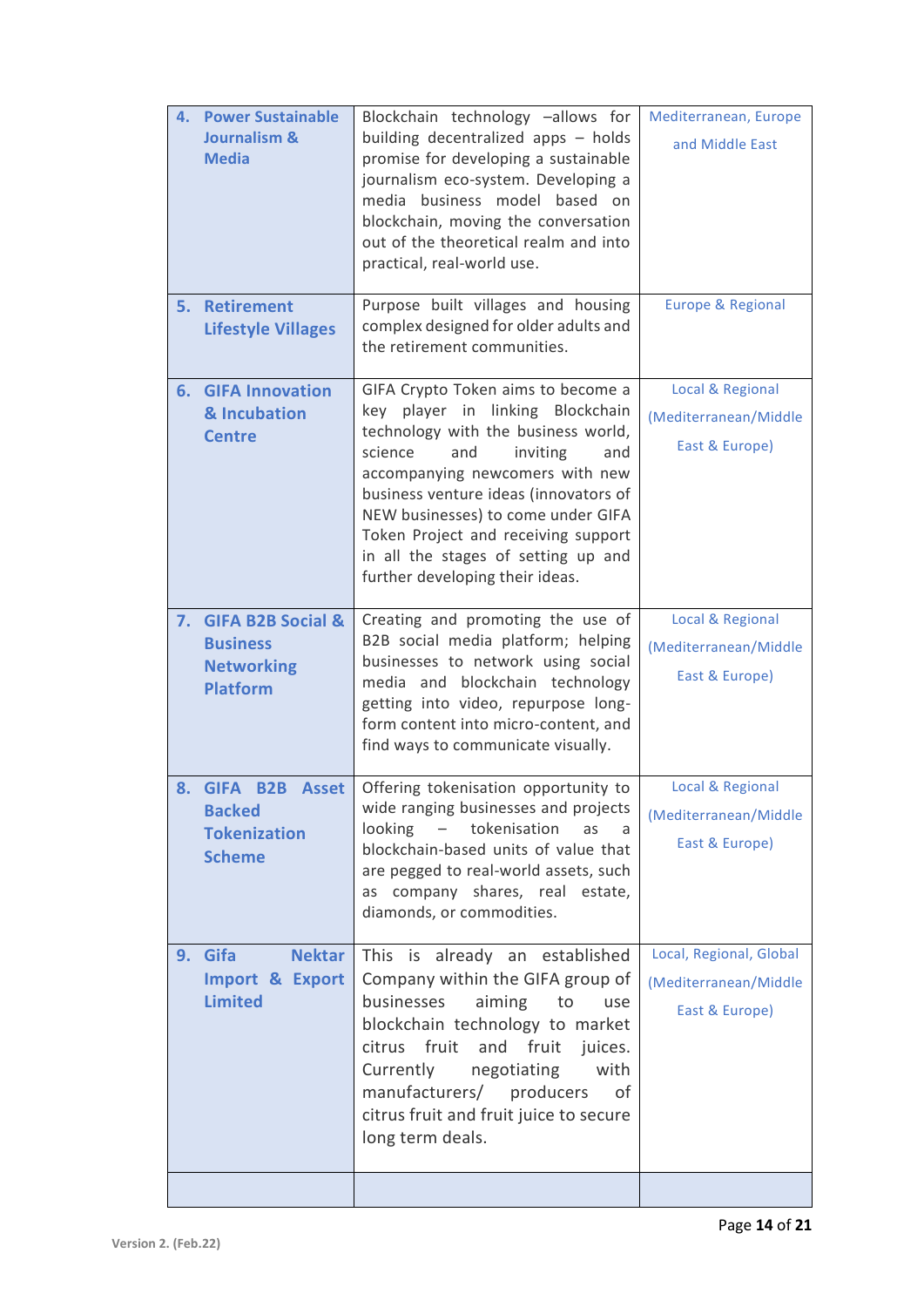## **7.0 ROADMAP**

### **7.1 Milestones**

|     | Year 1 Development of GIFA TOKEN and ICO                                                                                                |  |  |  |  |
|-----|-----------------------------------------------------------------------------------------------------------------------------------------|--|--|--|--|
|     | Year 2 Project Realisation (proposal, scheme, design, implementation, evaluation)                                                       |  |  |  |  |
|     | Year 3 2 <sup>nd</sup> Tokenization process and growth of GIFA Brand Business                                                           |  |  |  |  |
| 1.  | GIFX Token Concept development                                                                                                          |  |  |  |  |
| 2.  | <b>GIFX Token Design prototypes</b>                                                                                                     |  |  |  |  |
| 3.  | GIFX Token design. Protocol architecture                                                                                                |  |  |  |  |
| 4.  | Development & launch of GIFX Cryptocurrency Exchange Platform                                                                           |  |  |  |  |
| 5.  | GIFX Token sale 150,000,000 (One hundred and fifty million tokens) AND<br>(IN RESERVES 19,950,000 GIFA - 19.95 Billion GIFA)            |  |  |  |  |
| 6.  | Initial consumer-facing deployments                                                                                                     |  |  |  |  |
| 7.  | Further consumer-facing deployments                                                                                                     |  |  |  |  |
| 8.  | Offer GIFX Token mobile wallet app, both for Android, iOS and Huawei.                                                                   |  |  |  |  |
| 9.  | Ensure that GIFX Currency Exchange Platform supports BTC, ETH, PMA and<br>all ERC-20 tokens.                                            |  |  |  |  |
| 10. | Add other leading currencies to be on GIFX Exchange Platform and for GIFX<br>to be on minimum 4 other Cryptocurrency Exchange Platforms |  |  |  |  |
| 11. | Recruit 150 Users in the first 6 Months                                                                                                 |  |  |  |  |
| 12. | Recruit and open minimum 1000 Wallets by Year 2                                                                                         |  |  |  |  |
| 13. | Facilitate minimum of 150 Daily Exchange through GIFX Cryptocurrency<br><b>Exchange Platform</b>                                        |  |  |  |  |
|     |                                                                                                                                         |  |  |  |  |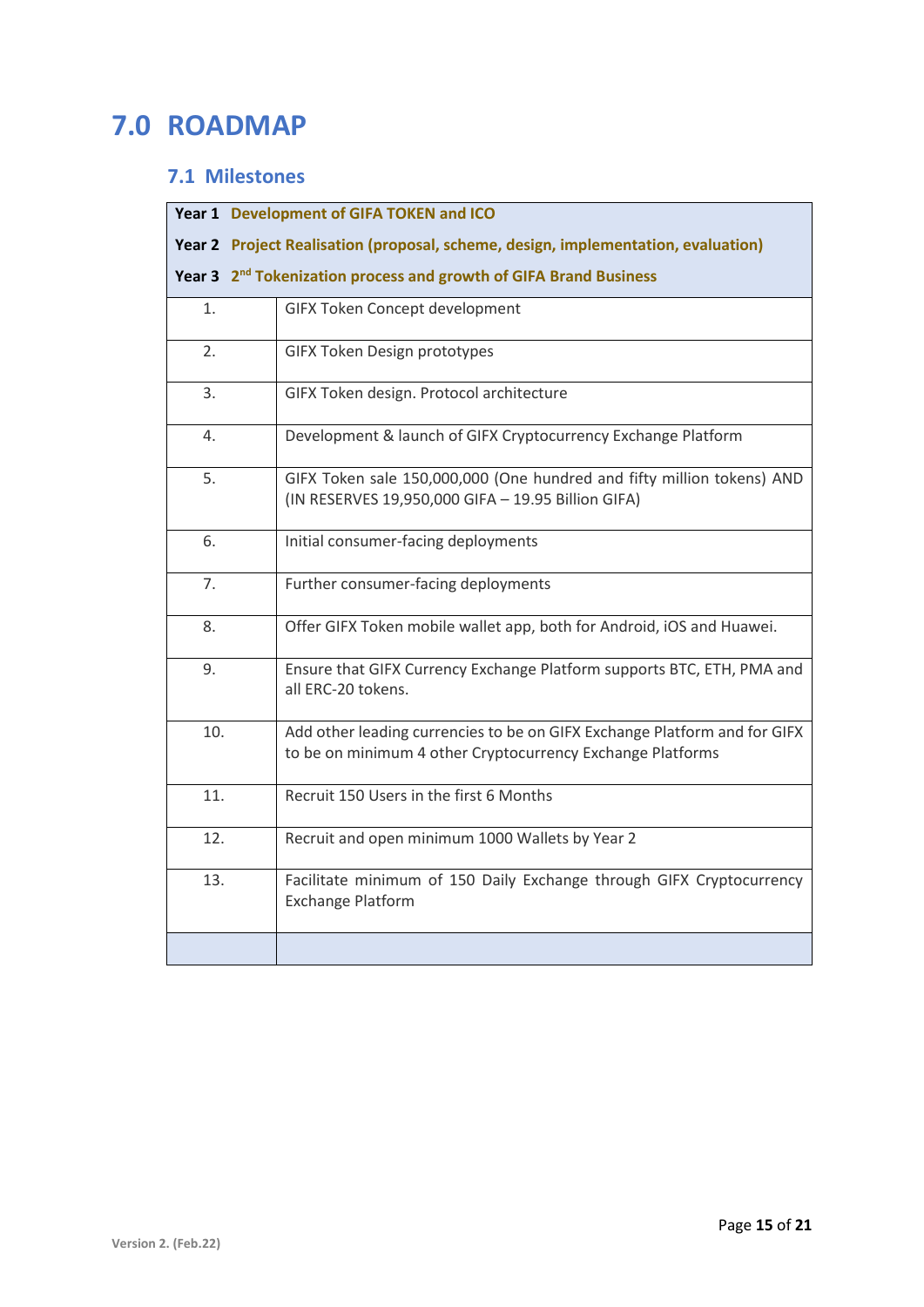## **8.0 The Team GIFX**

#### **8.1 How it all started**

As the story goes, on October 31st, 2008, someone using the still mysterious pseudonym Satoshi Nakamoto first published the Bitcoin white paper. It was hardly a coincidence that this publication occurred at a time when the financial markets were crashing. The white paper described how Bitcoin or cryptocurrency would provide a solution to the problems inherent to the current monetary system. The idea was that the cryptocurrency would signify the end of the centralisation of power and the endless printing of money within the financial system. It has now become more-clear that the cryptocurrency allows a user to autonomously manage their assets, and as such, it offers the first step towards financial freedom. For the first time in history, a form of value exchange came into being of which the maximum circulation had been set in stone from the beginning. In other words; further inflation has become impossible. This, in short, is what cryptocurrency stands for.

Hence, of course, why GIFA (GIFA Token Project) has joined the pioneers reshaping the future of the financial systems as we know it. We are here, full of confidence, with our own digital token, **GIFX** to ensure we take our position in the reshaping of the global financial markets.

It is envisaged that the GIFA Token shall become part of GIFA Group of businesses and will be led by a NEW Team of Consultants and Experts to be recruited solely for this purpose.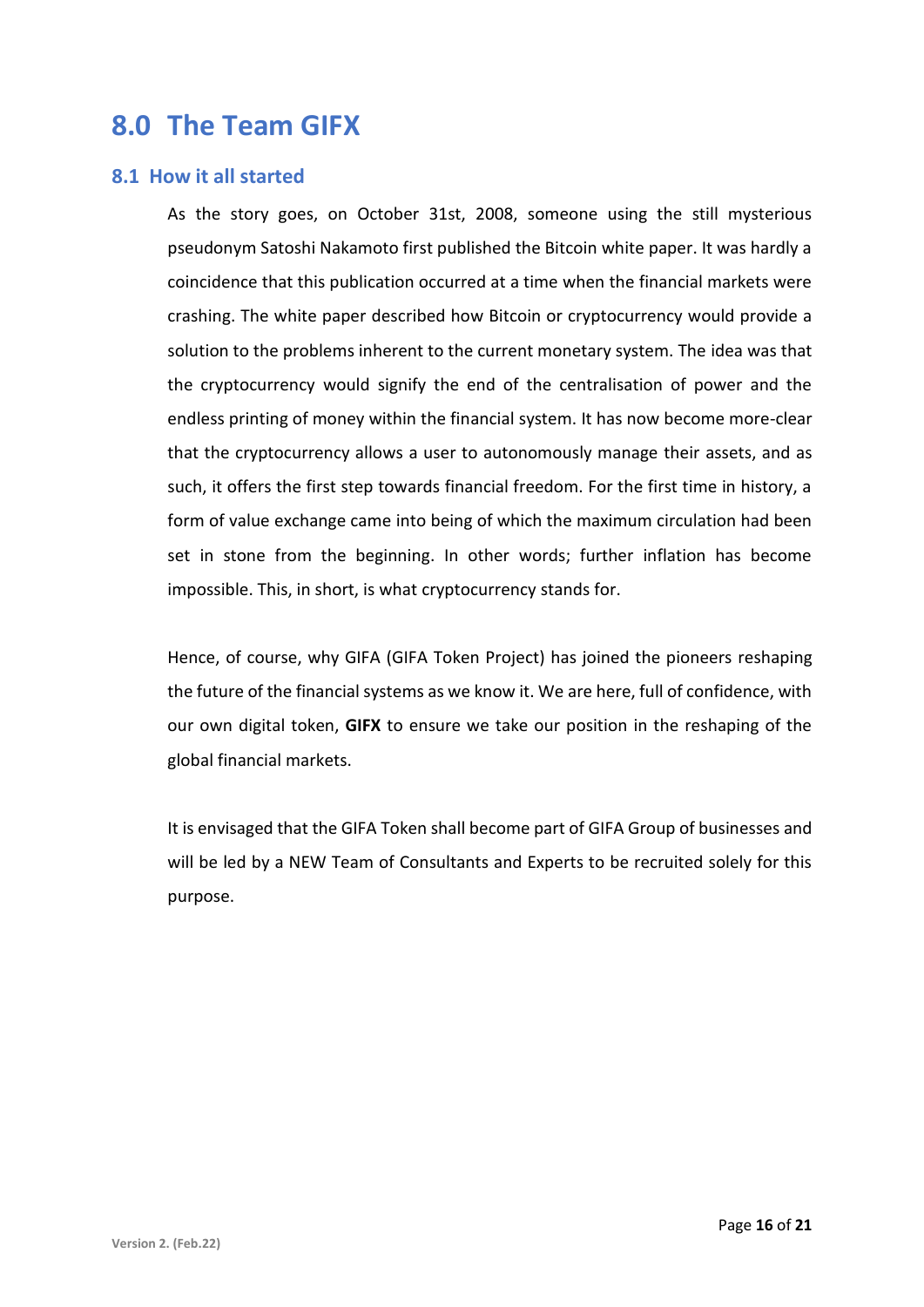

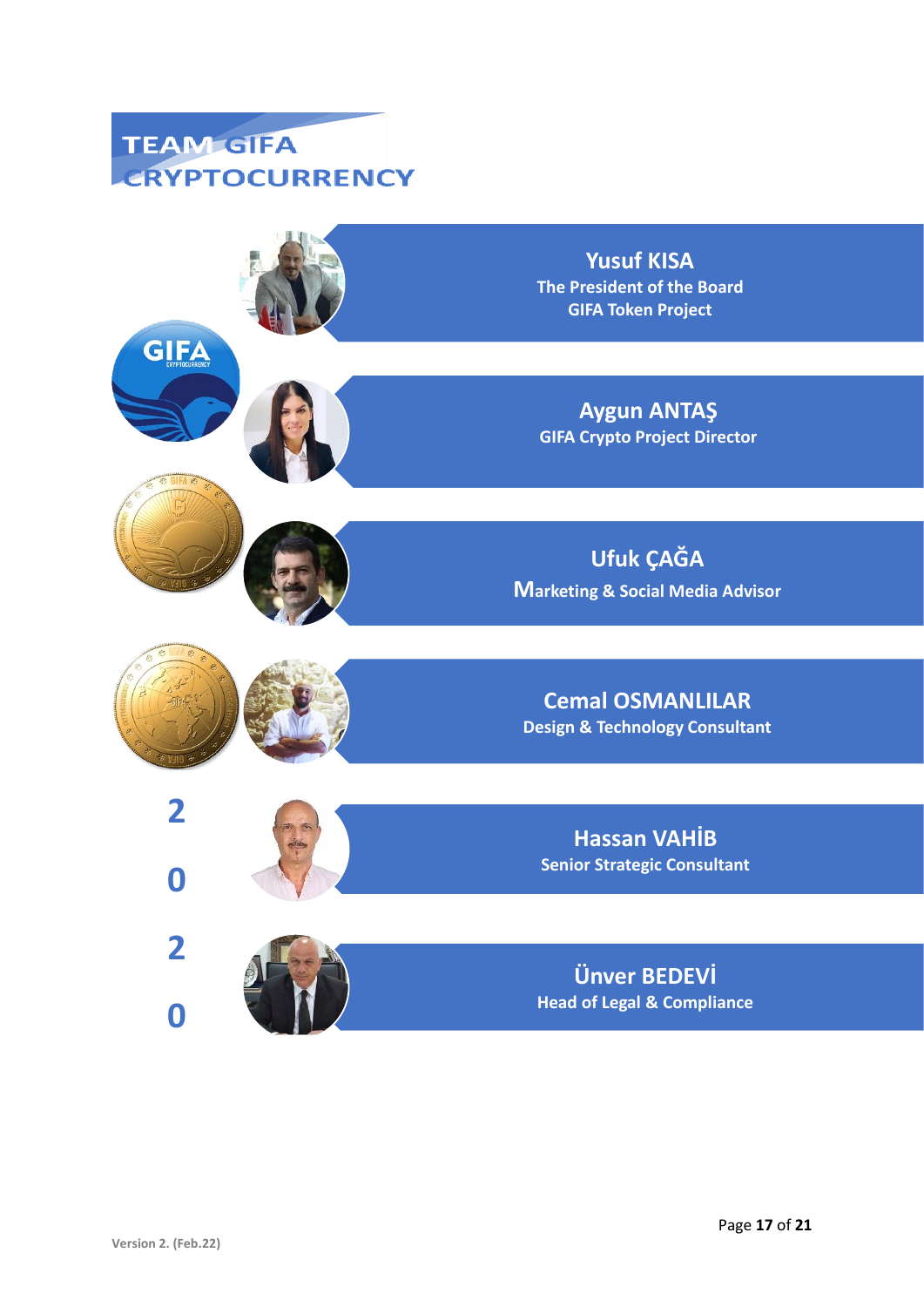## **9.0 Disclaimers**

#### **9.1 Licences and approvals are not assured in all jurisdictions**

9.1.1 GIFA Token Project ("www.gifatoken.com") intends to operate in full compliance with applicable laws and regulations and use its best endeavours to obtain the necessary licenses and approvals. Regulatory licences and/or approvals are likely to be required in a number of relevant jurisdictions in which relevant activities may take place. This means that the development and roll-out of all the initiatives described in this whitepaper are not guaranteed. It is not possible to guarantee, and no person makes any representations, warranties, or assurances, that any such licenses or approvals will be obtained within a particular timeframe or at all. As such, the initiatives described in this whitepaper may not be available in certain jurisdictions, or at all. This could require a restructuring of these initiatives and/or its unavailability in all or certain respects. In addition, the development of any initiatives is intended to be implemented in stages. During certain stages of development, the project may rely on relationships with certain licensed third-party entities. If these entities are no longer properly licensed in the relevant jurisdiction, this will impact the ability of GIFAtoken.com to rely on the services of that party.

### **9.2 No advice**

- 9.2.1 This whitepaper does not constitute any investment advice, financial advice, trading advice or recommendation by gifatoken.com, its affiliates, or its respective officers, directors, managers, employees, agents, advisors or consultants on the merits of purchasing GIFA Tokens (GIFX) nor should it be relied upon in connection with any other contract or purchasing decision.
- 9.2.2 Furthermore, this whitepaper does not constitute a prospectus or financial service offering document and is not an offer to sell or solicitation of an offer to buy any security, investment products, regulated products or financial instruments in any jurisdiction. GIFA Tokens (GIFX) are not being structured or sold as securities in gifatoken.com. Owners of GIFA Token (GIFX) are not entitled to any rights in gifatoken.com or any of its affiliates, including any equity, shares, units, royalties to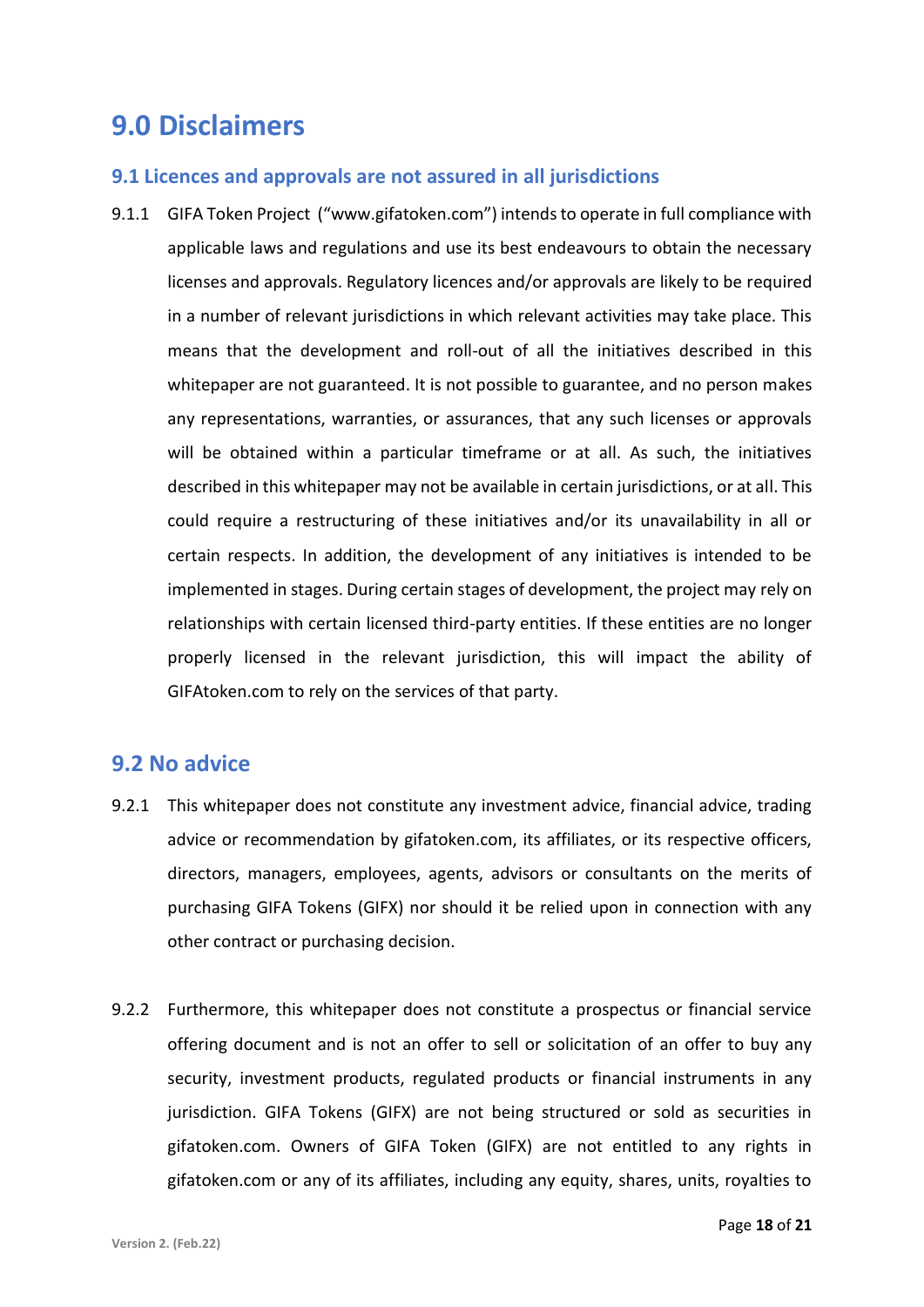capital, profit, returns or income in gifatoken.com or any other company or intellectual property associated with gifatoken.com.

#### **9.3 No representations**

9.3.1 No representations or warranties have been made to the recipient of this whitepaper or its advisers as to the accuracy or completeness of the information, statements, opinions or matters (express or implied) arising out of, contained in or derived from this whitepaper or any omission from this document or of any other written or oral information or opinions provided now or in the future to any interested party or their advisers. The GIFA Tokens (GIFX), as envisaged in this whitepaper, are under development and are being constantly updated, including but not limited to key governance and technical features. If and when the GIFA Tokens (GIFX) are completed, they may differ significantly from the description set out in this whitepaper. No representation or warranty is given as to the achievement or reasonableness of any plans, future projections or prospects and nothing in this document is or should be relied upon as a promise or representation as to the future. To the fullest extent possible, all liability for any loss or damage of whatsoever kind (whether foreseeable or not and whether or not gifatoken.com has been advised of the possibility of such loss or damage) which may arise from any person acting on any information and opinions contained in this whitepaper or any information which is made available in connection with any further enquiries, notwithstanding any negligence, default or lack of care, is disclaimed.

### **9.4 Third party data**

9.4.1 It must be noted that this whitepaper contains data and references obtained from third party sources. Whilst the GIFA Group of Businesses believes that these data are accurate and reliable, they have not been subject to independent audit, verification, or analysis by any professional legal, accounting, engineering, or financial advisors. There is no assurance as to the accuracy, reliability or completeness of the data.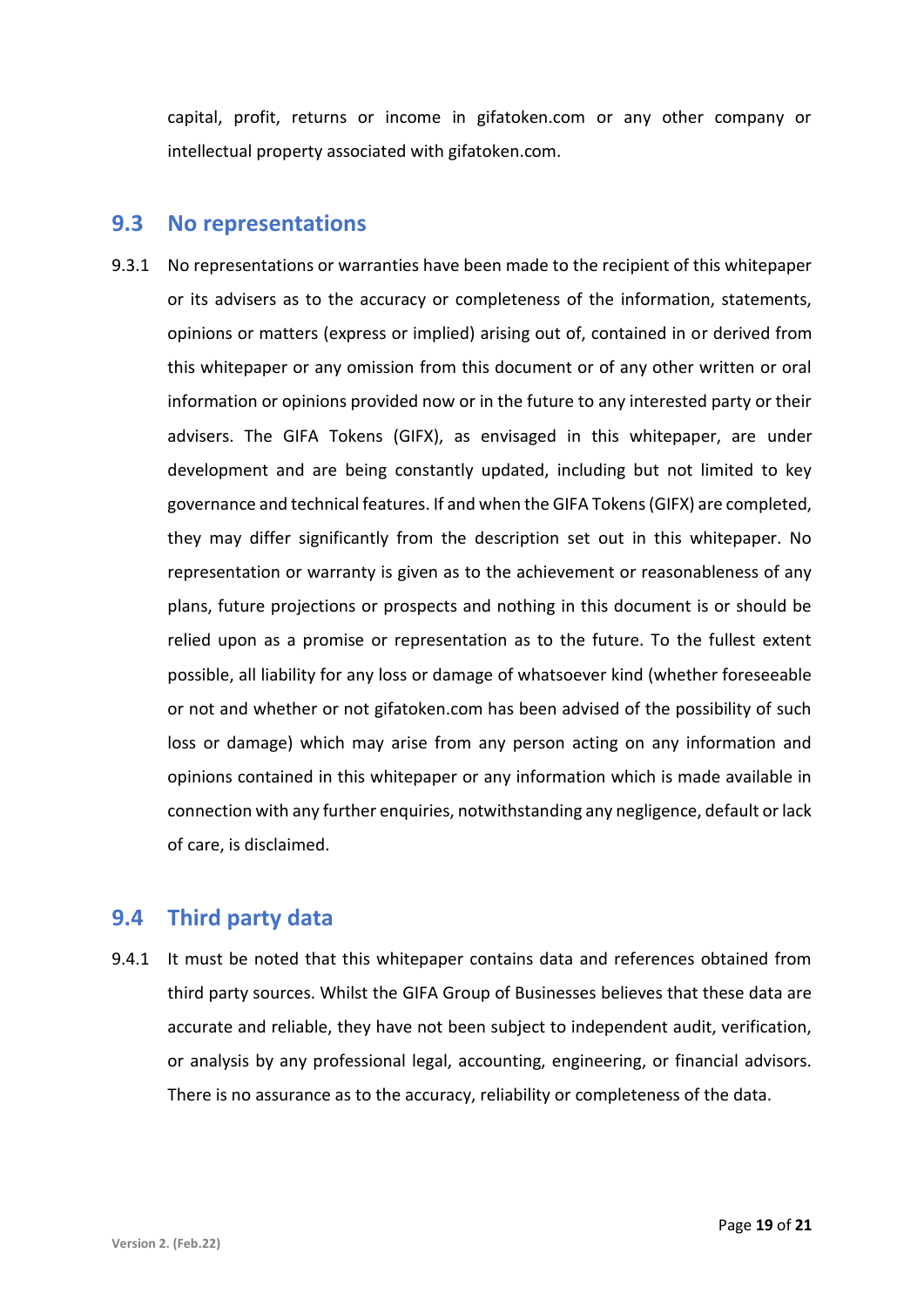### **9.5 Translations**

9.5.1 This whitepaper and related materials are issued in English. Any translation is for reference purposes only and is not certified by any person. No assurance can be made as to the accuracy and completeness of any translations. If there is any inconsistency between a translation and the English version of this whitepaper, the English version shall prevail.

#### **9.6 Restricted transmission**

9.6.1 This whitepaper must not be taken or transmitted to any jurisdiction where distribution or dissemination of this whitepaper is prohibited or restricted.

### **9.7 Views of gifxtoken.com**

9.7. 1 The views and opinions expressed in this whitepaper are those of gifxtoken.com and do not reflect the official policy or position of any government, quasi-government, authority or public body (including but not limited to any regulatory body) in any jurisdiction. This whitepaper has not been reviewed by any regulatory authority.

### **9.8 Third party references**

9.8.1 References in this whitepaper to specific companies, networks and/or potential use cases are for illustrative purposes only. The use of any company and/or platform names and trademarks does not imply any affiliation with, or recommendation or endorsement of/by, any of those parties.

#### **9.9 Graphics**

9.9.1 All graphics included in this whitepaper are for illustrative purposes only. In particular, graphics with price references do not translate into actual pricing information.

### **9.9 Caution Regarding Forward-Looking Statements**

9.9.1 This whitepaper contains certain forward-looking statements regarding the business we operate that are based on the belief of gifatoken.com as well as certain